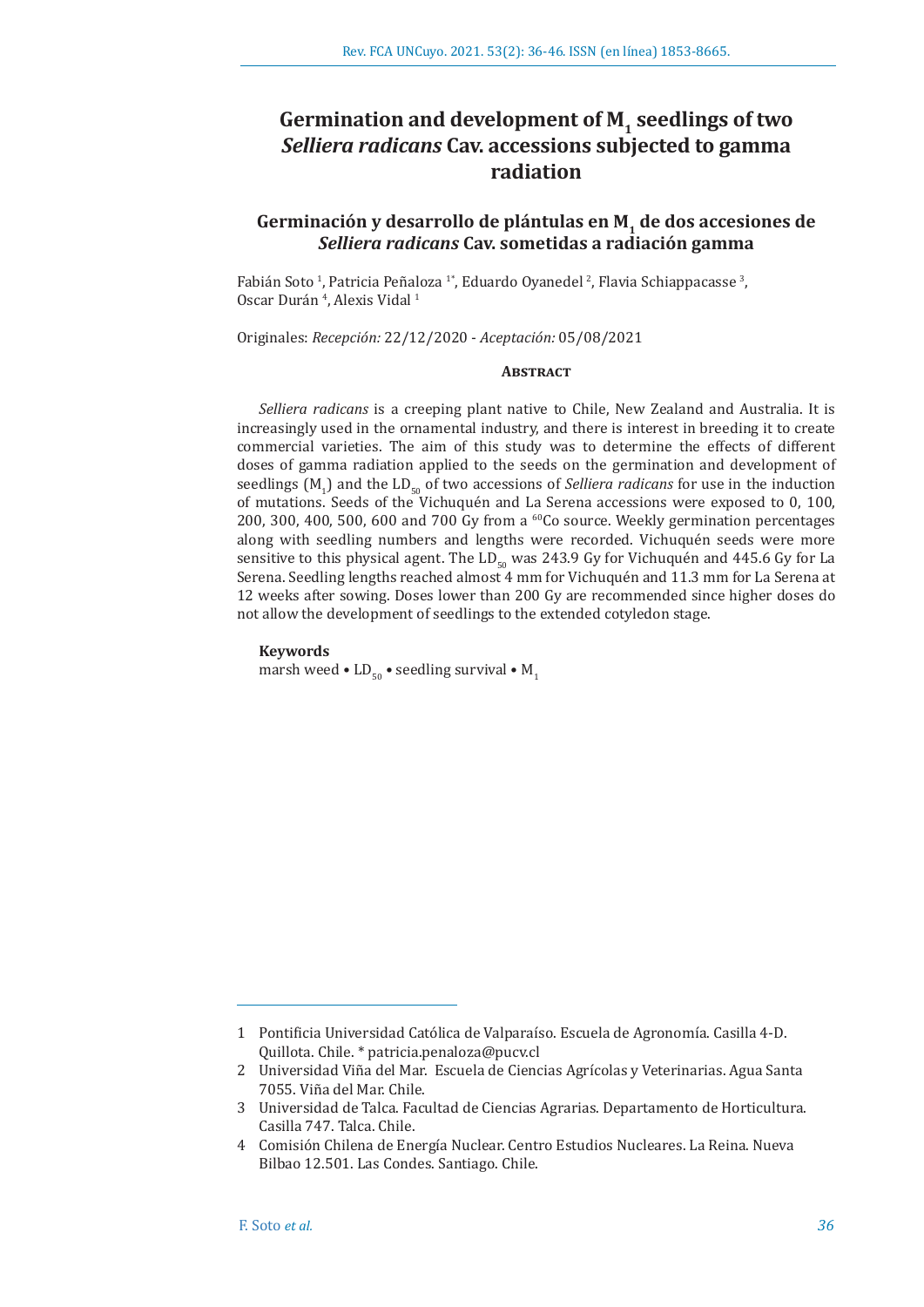#### **Resumen**

*Selliera radicans* es una planta rastrera nativa de Chile, Nueva Zelandia y Australia. Su uso en la industria ornamental ha ido creciendo y hay interés en su mejoramiento genético para crear variedades comerciales. El objetivo del estudio fue determinar la dosis LD $_{50}$  y el efecto de distintas dosis de radiación gamma aplicadas a las semillas sobre la germinación y el desarrollo de plántulas (M<sub>1</sub>) en dos accesiones de *Selliera radicans*, para su uso en la inducción de mutaciones. Semillas de las accesiones "Vichuquén" y "La Serena" fueron expuestas a 0, 100, 200, 300, 400, 500, 600 y 700 Gy desde una fuente de <sup>60</sup>Co. Se registró el porcentaje de germinación semanal además del número y longitud de las plántulas formadas. La accesión de Vichuquén fue más sensible a la radicación. La  $LD_{\rm c0}$  fue de 243,9 Gy para Vichuquén y 445,6 Gy para La Serena. Las plántulas alcanzaron longitudes cercanas a los 4 mm para Vichuquén y 11,3 mm para La Serena a las 12 semanas desde la siembra. Se recomienda el uso de dosis menores a 200 Gy, pues dosis superiores no permiten la formación de plántulas en fase de cotiledón extendido.

#### **Palabras clave**

maleza de marismas • LD $_{50}$  • sobrevivencia de plántulas • M<sub>1</sub>

# **INTRODUCTION**

Genetic improvement via the induction of mutation has been applied to various plant species that have nutritional importance or ornamental interest (27, 42). To induce mutations, physical and chemical agents, or a combination of both, have been used. Determining the mean lethal dose  $(LD_{50})$  is essential (54). The LD<sub>50</sub> value represents the amount of radiation or chemical agent absorbed with which 50% of the exposed population survives or that causes 50% growth reduction (7). Mutagens must be used in accordance with the aforementioned doses, since a greater (5) spectrum of mutations is generated; moreover, lower doses (less than 300 Gy) allow recovery of an adequate number of useful mutants compared to higher doses (29).

Compared to other types of radiation, the induction of mutations by gamma radiation has prevailed due to its wide availability, versatility and greater effectiveness at generating a wide range of mutations (9). The penetration of gamma rays into plant tissues is strong and uniform, which results in its high potential for plant breeding (28, 33). Exposure to ionizing radiation activates a series of steps between the initial absorption of energy and the final biological injury. The main and most important direct targets of radiation are water molecules, which lead to the generation of chain reactions that produce reactive oxygen species (ROS). These radicals are toxic at high levels and can react rapidly with various types of macromolecules, including lipids, proteins and, in particular, DNA, leading to cell damage and cell death (14). Data from the International Atomic Energy Agency (26) through 2017 revealed that 3,251 registered plant varieties were generated from induced mutations, of which 49.4% were obtained by gamma radiation.

The *Selliera* genus consists of three perennial rhizomatous herbaceous species that are currently recognized as a single polymorphic group (44). The species *Selliera radicans*  Cav. has a rosette-type growth habit with whole, green fleshy leaves (22). The species is used as an ornamental plant for low-maintenance coverings, and due to its ability to be propagated by stolons, it is used in the creation of green roofs (51). This species can tolerate strongly saline soils that have an electrical conductivity  $> 20$  dS m<sup>-1</sup> and a pH ranging from 5 to 10 (3). Due to the scarcity of good-quality water resources required by ornamental species, especially those used for forage, the use of this type of species represents a great opportunity (12). The Universidad de Talca (UTalca) and the Pontificia Universidad Católica de Valparaíso (PUCV) currently have a collection consisting of 11 accessions from different areas of Chile; most of these accessions were described by Meza *et al*. (2015).

The aim of this study was to determine the effects of different doses of gamma radiation on the seed germination and development of seedlings  $(M_1)$  and the  $LD_{50}$  of two accessions of *Selliera radicans* for use in the induction of mutations.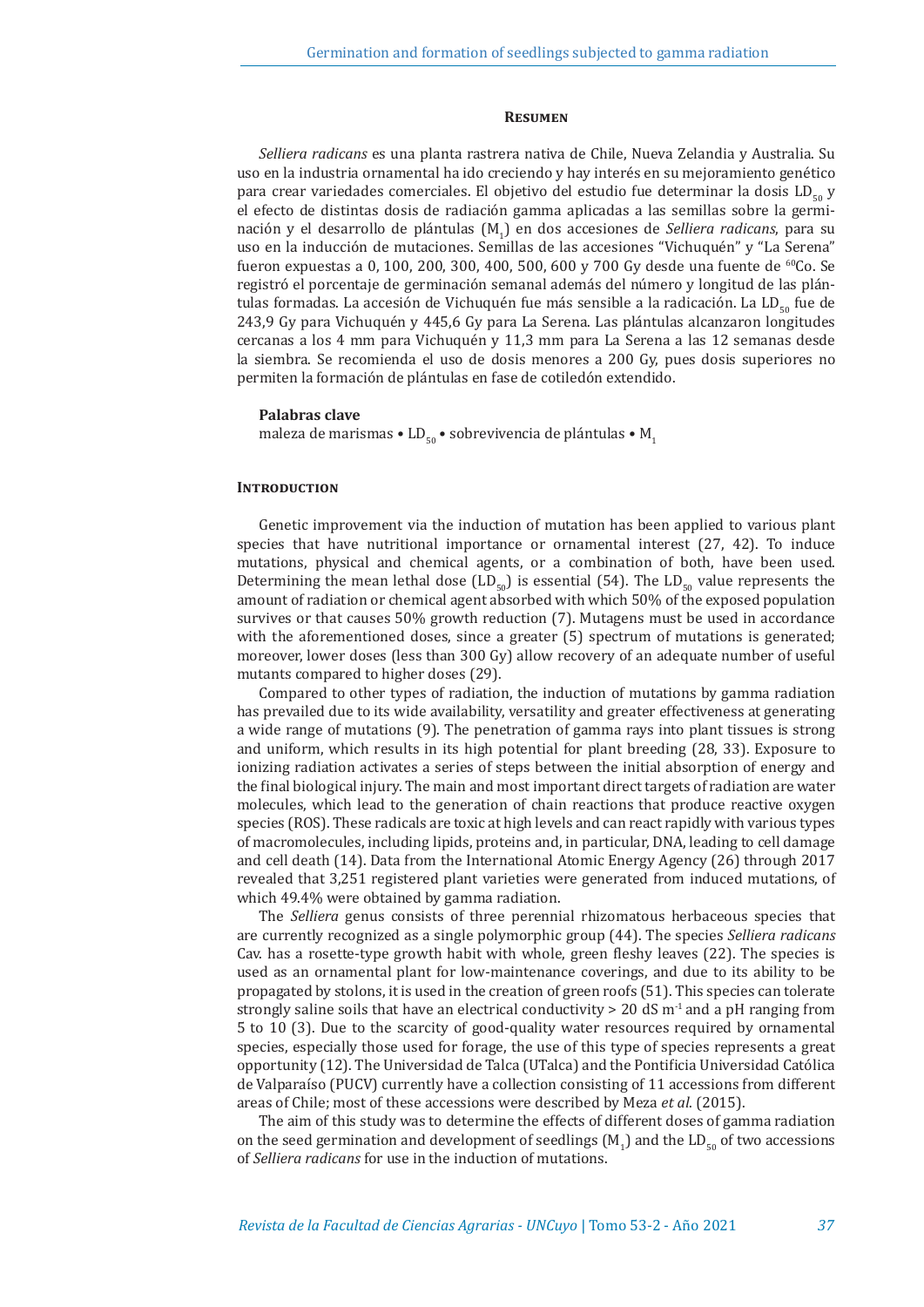# **Materials and methods**

### **Plant material**

Fresh seeds were extracted from the dried mature fruits of individual plants that were maintained as an in vivo clonal collection of plants, were collected from different zones in Chile and had been propagated for three generations. The selected accessions for this study were Vichuquén and La Serena.

# **Irradiation tests**

Radiation was carried out on the premises of the Comisión Chilena de Energía Nuclear (CCHEN), La Reina, Santiago, Metropolitan Region, Chile. A <sup>60</sup>Co Gammacell 220R irradiator was used. The irradiation geometry was previously determined, and via Fricke dosimetry, the necessary time of exposure to apply the required doses was also determined. To determine the LD<sub> $\epsilon_{0}$ </sub> seven doses were applied: 100, 200, 300, 400, 500, 600 and 700 Gy. A nonirradiated seed control group was also included. For each dose, 100 seeds were used. The seeds were sown one day after irradiation.

#### **Sowing and germination conditions**

The seeds were placed in Petri (10 cm) dishes on filter paper that was moistened with disinfectant solution (1 g  $L^1$  captan); four replications of 25 seeds were used for each dose. The seeds were stratified for two weeks at  $8^{\circ}$ C in darkness according to Schiappacasse *et al*. (2017). Afterwards, the Petri dishes were transferred to germination conditions, which were 20 $\degree$ C ( $\pm$  2 $\degree$ C) and artificial lighting for 24 h per day at 80 µmol m<sup>-2</sup> s<sup>-1</sup>. Germination was recorded weekly for 12 weeks. Seeds that produced a radicle equal to or greater than 2 mm were considered germinated (50).

# **Seedling growth and development conditions**

Seedling size was determined by measuring the total length and shoot and root length from the apex of the cotyledons to the distal root end via images of the seedlings. Subsequently, all the seedlings were planted in trays filled with peat and perlite at a ratio of 1:1 (v/v); the substrate was amended with a Multicote<sup>®</sup> granular fertilizer (5 g L<sup>-1</sup>). The seedlings were then kept under greenhouse conditions (21.2°C and 58.1% relative humidity [RH]). Two hundred days after germination, the final length of the seedlings was measured by digital image analysis using  $\text{Image}^{\odot}$  software, and the percent survival, in accordance with dose, was determined.

#### **Statistical analysis**

The tests were conducted in accordance with a completely randomized model; for both accessions, each dose was applied to a total of 100 seeds (4 replications with 25 seeds for each replication in a Petri dish). Germination curves were adjusted for each combination of dose and accession separately. The germination rate at time *t* was modeled using a log-logistic model with three parameters via the drc package in R software version 3.4.3 (48).

The parameter *d* indicates the maximum proportion of germination, *e* is the median time of germination (when F (*t*) = 0.50), and *b* is proportional to the slope of *F (t)* when *t = e.* The estimation and verification procedures of the models are based on the use of time data for the event of interest, in this case, germination, as described by Ritz *et al*. (2015).

To determine the LD<sub>50</sub>, a dispersion graph was constructed that included the cumulative germination at the end of the test (y-axis) in response to the applied radiation dose (x-axis). A linear relationship between both variables was calculated, and the  $LD_{50}$  value was then determined. The results of the survival lengths and percentages were processed with Minitab 17 statistical software. The seedling length values were transformed to 1/x values (41). The data were examined via analysis of variance (ANOVA), and means were compared by Tukey's test. For all the analyses, a significance level of 0.05 was used.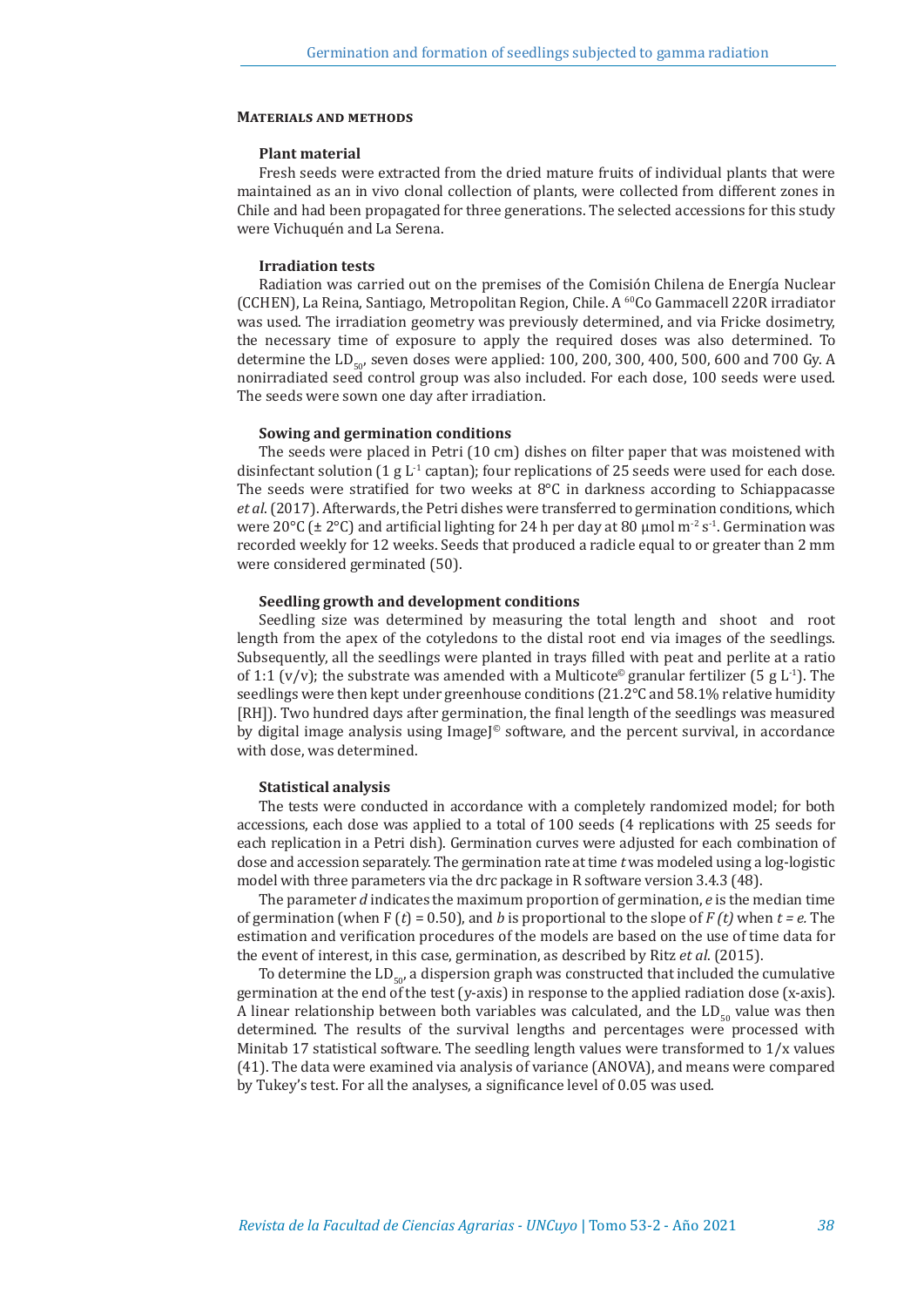#### **Results**

The results of the model of each accession are shown in table 1 and table 2. For the Vichuquén accession, it was only possible to model the 300 Gy dose due to the large number of seeds that did not germinate at higher doses; the lower radiation doses had a stimulatory effect. For the La Serena accession model (table 2), parameter *d* (maximum germination ratio) tended to decrease as the dose increased, and parameter *e* (mean germination time relative to parameter *d*) increased as the dose increased.

**Table 1.** Estimates of the parameters (*e*, *d* y *-b*) and standard errors (SEs) of the log-logistic model as a function of the dose of gamma radiation for accession Vichuquén of *Selliera radicans* (1).

**Tabla 1.** Estimaciones de parámetros (*e*, *d* y *-b*) y error estándar (ES) del modelo log-logistic en función de las dosis de radiación gama para la accesión Vichuquén de *Selliera radicans* modelo (1).

| Dose (Gy) | $t_{50}$ (weeks) |           | <b>Maximum germination</b><br>(upper limit) |           | Slope at inflection |           |
|-----------|------------------|-----------|---------------------------------------------|-----------|---------------------|-----------|
|           | e                | <b>SE</b> | d                                           | <b>SE</b> | -b                  | <b>SE</b> |
|           | 3.29             | 1.12      | 0.85                                        | 0.14      | 1.30                | 0.28      |
| 100       | 2.19             | 0.34      | 0.72                                        | 0.06      | 1.74                | 0.30      |
| 200       | 14.58            | 34.37     | 0.95                                        | 1.91      | 1.36                | 0.63      |
| 300       | 29.84            | 77.18     | 1.06                                        | 5.75      | 2.46                | 1.32      |

**Table 2.** Estimates of the parameters (*e*, *d* y *-b*) and standard errors (SEs) of the log-logistic model as a function of the dose of gamma radiation for accession La Serena of *Selliera radicans* (2).

**Tabla 2.** Estimaciones de parámetros (*e*, *d* y *-b*) y error estándar (ES) del modelo log-logistic función de las dosis de radiación gama para la accesión La Serena de *Selliera radicans* modelo (2).

| Dose (Gy) | $t_{\epsilon_0}$ (weeks) |           | <b>Maximum germination</b><br>(upper limit) |           | Slope at inflection |           |
|-----------|--------------------------|-----------|---------------------------------------------|-----------|---------------------|-----------|
|           | e                        | <b>SE</b> | d                                           | <b>SE</b> | -b                  | <b>SE</b> |
| $\theta$  | 1.05                     | 0.08      | 0.89                                        | 0.03      | 2.48                | 0.36      |
| 100       | 1.04                     | 0.06      | 0.82                                        | 0.03      | 3.73                | 0.55      |
| 200       | 0.99                     | 0.06      | 0.76                                        | 0.04      | 3.73                | 0.61      |
| 300       | 1.65                     | 0.17      | 0.55                                        | 0.05      | 2.32                | 0.39      |
| 400       | 2.46                     | 0.17      | 0.59                                        | 0.05      | 3.42                | 0.46      |
| 500       | 2.52                     | 0.14      | 0.40                                        | 0.04      | 5.00                | 0.77      |
| 600       | 2.32                     | 0.40      | 0.28                                        | 0.05      | 2.15                | 0.52      |
| 700       | 2.63                     | 0.28      | 0.11                                        | 0.03      | 5.26                | 1.55      |

Under the control conditions, the germination percentage was 65% for the Vichuquén accession and 89% for the La Serena accession. The Vichuquén accession reached its maximal germination during the eighth week (at the 100 Gy dose); on the other hand, the La Serena accession reached its maximal germination during the fourth week (at 0 Gy). The increase in dose had a negative effect on germination. When comparing both accessions, Vichuquén was more radiosensitive, since doses greater than 200 Gy were drastically harmful, and doses greater than 300 Gy resulted in no survival. For this accession, there was a stimulatory effect on germination at a dose of 100 Gy; these results were similar to those of the control (table 1).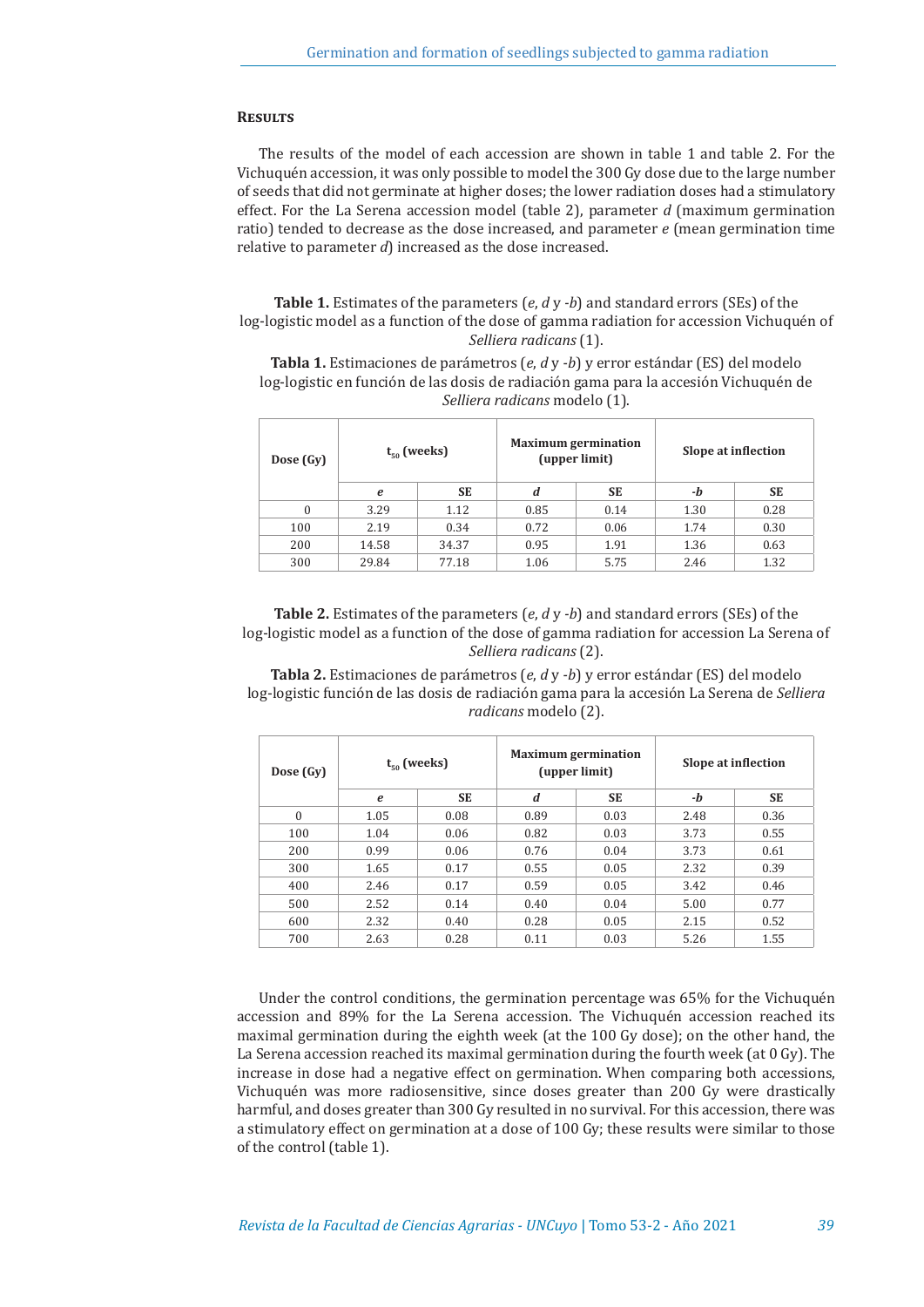Compared with the Vichuquén accession, the La Serena accession was more radiotolerant, having higher values in the germination curves. In agreement with the results of the other accession, the most harmful dose for La Serena was 700 Gy, but in this case, total lethality was not reached at any dose (table 2, page 39).

The differences in the germination curves of both accessions were converted into calculated  $LD_{50}$  values, as shown in figure 1a. The greater radiosensitivity of the Vichuquén accession was reflected in its  $LD_{50}$  value of 238.3 Gy, which was lower than that calculated for the La Serena accession (441.9 Gy).



each).The boxes within the graphs show the equation of the trend lines and the  $LD_{50}$  values. Figure *a* corresponds to accession Vichuquén; figure b corresponds to accession La Serena. El porcentaje de germinación utilizado corresponde a la semana 8 (4 réplicas de 25 semillas cada una). Los recuadros dentro del gráfico muestran la ecuación calculada y el valor estimado de LD. La figura *a* corresponde a la accesión Vichuquén y la figura *b* a la accesión La Serena.

germination used corresponding to week 8 (4 replicas of 25 seeds

**Figure 1.** Radiosensitivity curve for *Selliera radicans* accessions Vichuquén and La Serena. **Figura 1.** Curva de radiosensibilidad para las accesiones Vichuquén y La Serena de *Selliera radicans*.

Although germination was observed for both accessions in response to different doses, survival and growth occurred only with the 0 and 100 Gy doses, and dose significantly affected the percentage of seedlings formed (figure 2, page 41).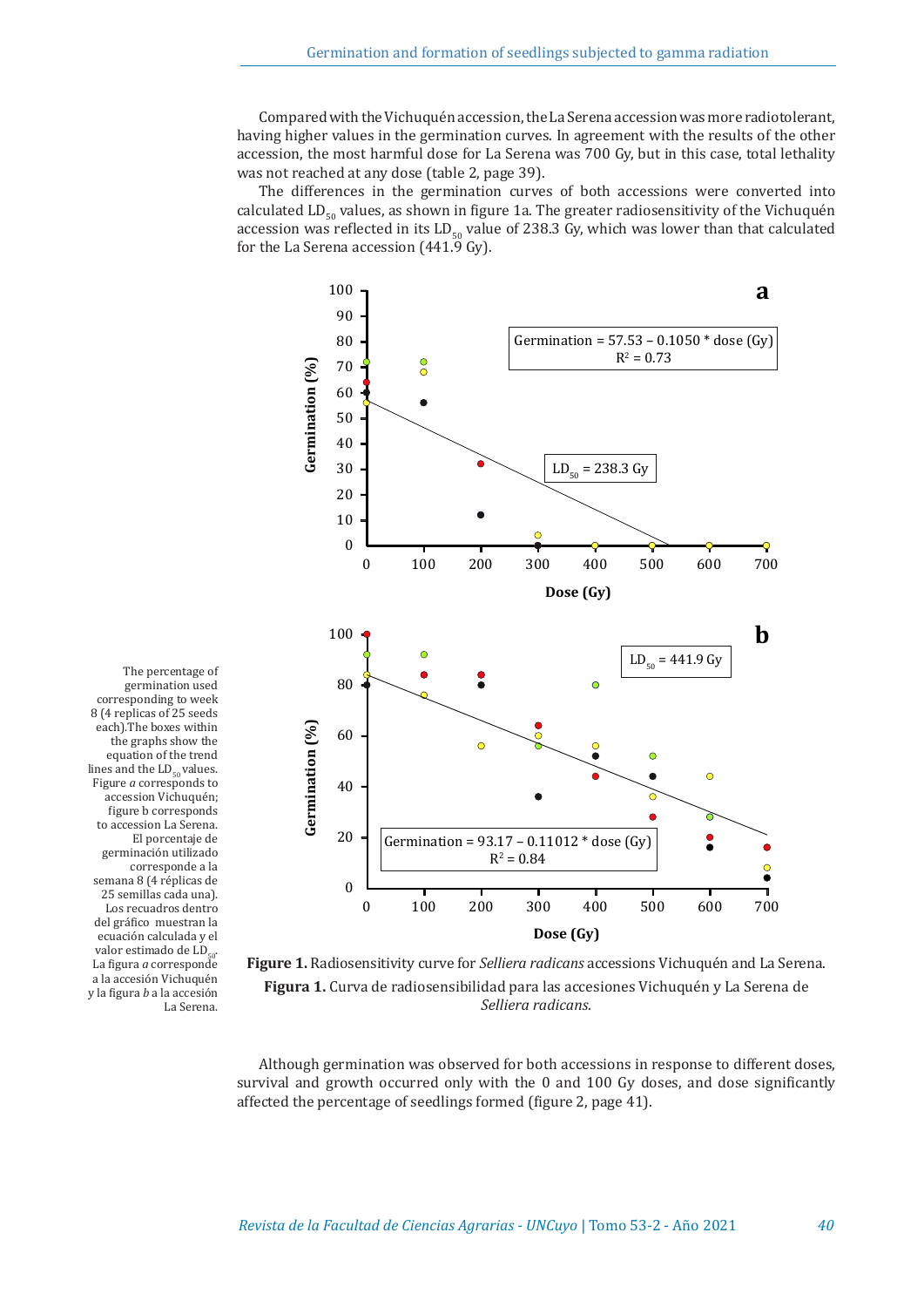

The bars indicate the standard deviation, and different letters denote significant differences (Tukey test,  $\alpha = 0.05\%$ ). Las barras indican la desviación estándar y las letras diferentes indican diferencias significativas (Test de Tukey,  $\alpha = 0.05\%$ ).

> **Figure 2.** Percentage and length of seedlings formed by the *Selliera radicans* accessions Vichuquén and La Serena. The percentage of seedlings was estimated in terms of the total seeds of each replication (25 seeds) at 12 weeks after sowing.

> **Figura 2.** Porcentaje y longitud de plántulas formadas en las accesiones Vichuquén y la Serena de *Selliera radicans.* El porcentaje de plántulas fue estimado con base en el total de semillas de cada réplica (25 semillas) a las 12 semanas posteriores a la siembra.

> At the end of 12 weeks, the length of the control seedlings of the Vichuquén accession did not surpass 4 mm, and those of La Serena were significantly longer. Compared with the control dose, the 100 Gy dose had a stimulatory effect that resulted in longer La Serena seedlings. No mutations with obvious morphological effects, such as changes in leaf color or deformities in the formed seedlings, were observed in the  $M_1$  seeds.

> At 200 days after transplanting, data are only available for the Vichuquén accession since the seedlings from La Serena did not survive the radiation stress. The survival percentage according to dose reached 55% for the control and 60% for 100 Gy with respect to the total number of transplanted seedlings, with no significant differences. Regarding the values achieved in terms of leaf and root length, there were no significant differences between the control dose and the 100 Gy dose. The total length (foliar and root lengths) of the seedlings after 200 days showed an approximately 30-fold increase with respect to the initial seedling size (figure 3, page 42).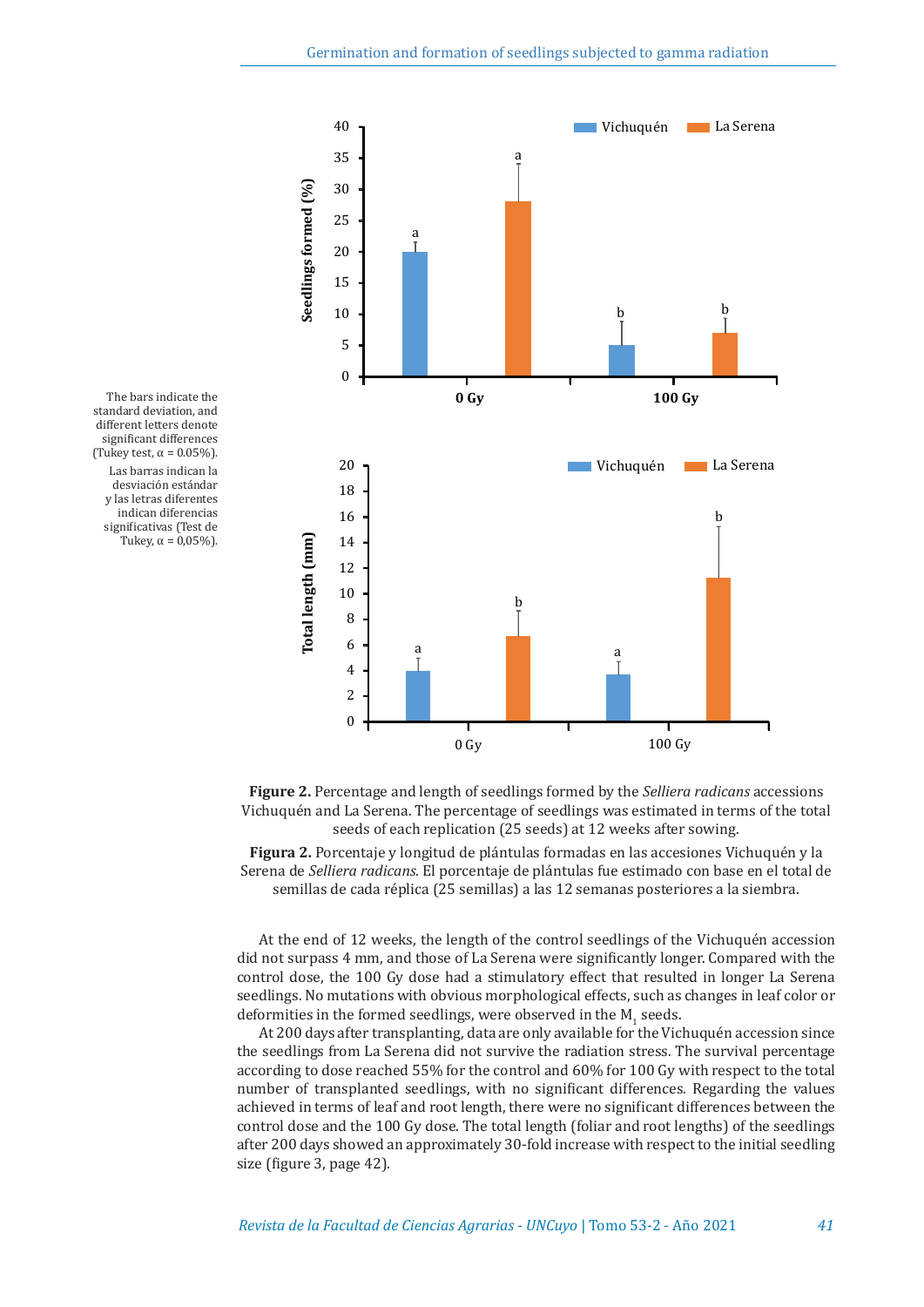

correspond to all the seedlings formed at 200 days after transplanting. The bars indicate the standard deviation. Las medidas corresponden a todas las plántulas formadas 200 días después del trasplante. Las barras indican la desviación estándar.

The measurements

**Figure 3.** Foliar and root length for the *Selliera radicans* accession Vichuquén. **Figura 3.** Longitud foliar y radicular de *Selliera radicans* accesión Vichuquén.

# **Discussion**

At higher doses of gamma radiation, a loss of viability was observed in the seeds of *Selliera radicans*, especially for the Vichuquén accession, which resulted in a decreased germination percentage (tables 1 and 2, page 39). This phenomenon may be related to the frequency of chromosomal damage, as an increased dose may be responsible for a lower germination potential and subsequent reduced growth (31, 37, 39). Gamma radiation-induced DNA damage results in the activation of different mechanisms to identify both the type and level of damage caused and drive both the repair and separation of damaged bases (17, 18). Depending on the radiosensitivity of each genotype, the levels of damage to the cells and cell protection involve a cascade of events that imply the activity of a series of enzymes and genes (25).

Ionizing radiation triggers a series of enzymatic defense systems (peroxidases and superoxide dismutases) and nonenzymatic systems in plants; these systems are involved in the compensatory mechanisms of free radical inhibition formed by oxidative stress after exposure to gamma radiation (2, 10, 21).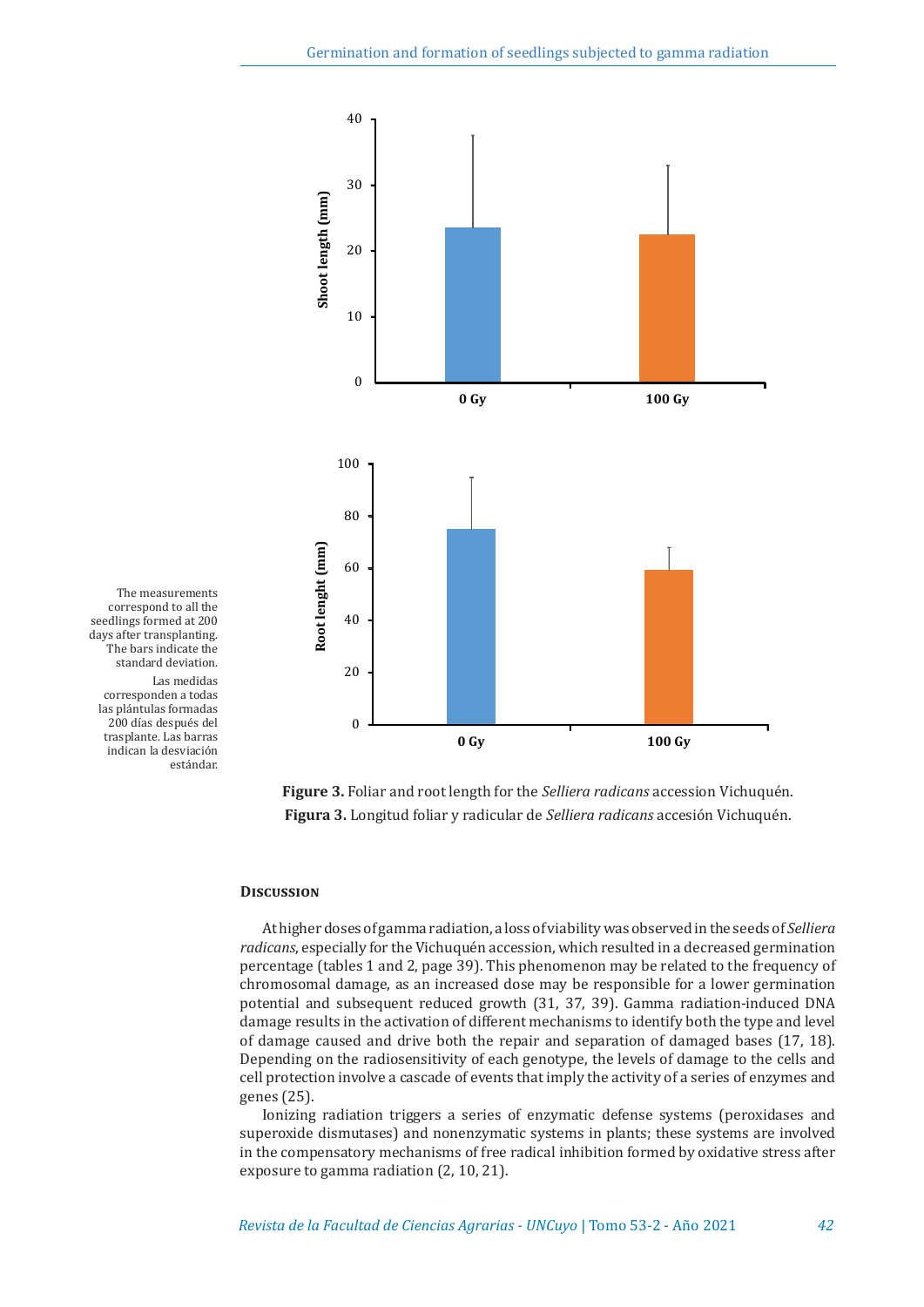Oxidative stress at certain intensities can be repaired at the cellular level; however, gamma radiation affects the rate of germination (tables 1 and 2, page 39) and causes less growth as the dose increases. This pattern has also been reported in *Chenopodium quinoa* (19), *Zea mays* (36) and *Solanum melongena* (8). The 100 Gy dose stimulated the germination of the Vichuquén accession (table 1, page 39). Similar results in response to 100 Gy doses have been reported for *Terminalia arjuna* (1) and *Moluccella laevis* (40).

The stimulating effects of radiation on germination are still being studied. Some theories point to stimulating effects on enzymatic activity and on the synthesis of nucleic acids or the activation of protein synthesis; these effects occur during the initial stage of germination after irradiation of the seed, accelerating cell division and directly or indirectly stimulating auxin-response genes (7, 35).

Because the ability to repair damaged DNA has a strong genetic component, the studied accessions have specific radio sensitivities in terms of germination (figure 1, page 40). Differences in  $LD_{50}$  values have been recorded for other species at the variety or accession level (4, 30, 40, 52). In *Vigna unguiculata*, the LD<sub>50</sub> value varied between 165 and 689 Gy depending on the genotype used (23).

Compared to that at the 100 Gy dose, the formation of seedlings in response to the 0 Gy dose was evidently greater (figure 2, page 41). It has been observed that at an early stage, growth is interrupted since the seedlings that form cannot survive after a certain period, which is probably due to DNA breakage and the inability to repair the damage (11, 20, 53). The prolongation of the growth interruption period can vary from a few minutes to several days, mainly according to the irradiation dose and the intrinsic radiosensitivity of the organism (34).

The imbalance in the development from the emergence of the radicle to the formation of a seedling may be related to an interruption of the cell cycle in G2/M phase during somatic cell division and/or to damage within the genome (45). In addition, imbibition is not affected by mutagenesis; this process has a relatively more pronounced effect on the subsequent development of the primary structures of seedlings, which can guarantee their survival (16). Interruption of the growth of the radicle and the zone of active cell division frequently (15) results in abnormal cells that have chromosomal aberrations (6).

The La Serena seedlings that survived the 100 Gy dose were longer than the control seedlings. A similar phenomenon was reported in response to gamma irradiation of *Vigna unguiculata* seeds at this same dose; this irradiation increased the vigor of  $M<sub>1</sub>$  seedlings in terms of foliar area and plant height at six weeks (43).

The ability of radiation to increase secondary metabolites may be because gamma radiation is a potent inducer of metabolites that have known activities against a broad spectrum of plant stresses, particularly oxidative stresses (47).

Considering the doses that allowed the formation of true viable seedlings, future applications of gamma radiation in this species should focus on doses lower than 200 Gy. In general, most mutated genes are recessive; it has been reported that the frequency of recessive mutations ranges from 90 to 100% and that for dominant mutations ranges from 0 to 6% (16). From the  $M_2$  generation onwards, the resultant individuals are genetically diverse due to phenotypic segregation, which allows extensive selection from generations  $M_2$  to  $M_5$  to be carried out (24).

One of the most crucial requirements when inducing mutations is the selection of effective doses of mutagenic agents applied to the parental materials. This fact indicates why the significant differences between the  $LD_{50}$  values established in this study represent an important factor for subsequent irradiations, as the range of doses that can be used is limited (32). *Selliera radicans* was shown to be very sensitive to gamma radiation; in this respect, there may be a relationship between genome size and radiation sensitivity (13).

The ornamental potential of this species could be improved by gamma radiation, as many attractive characteristics that can be modified, such as growth habit and flower color and shape, are easily observable if they are present in plants generated after mutagenic treatment (46).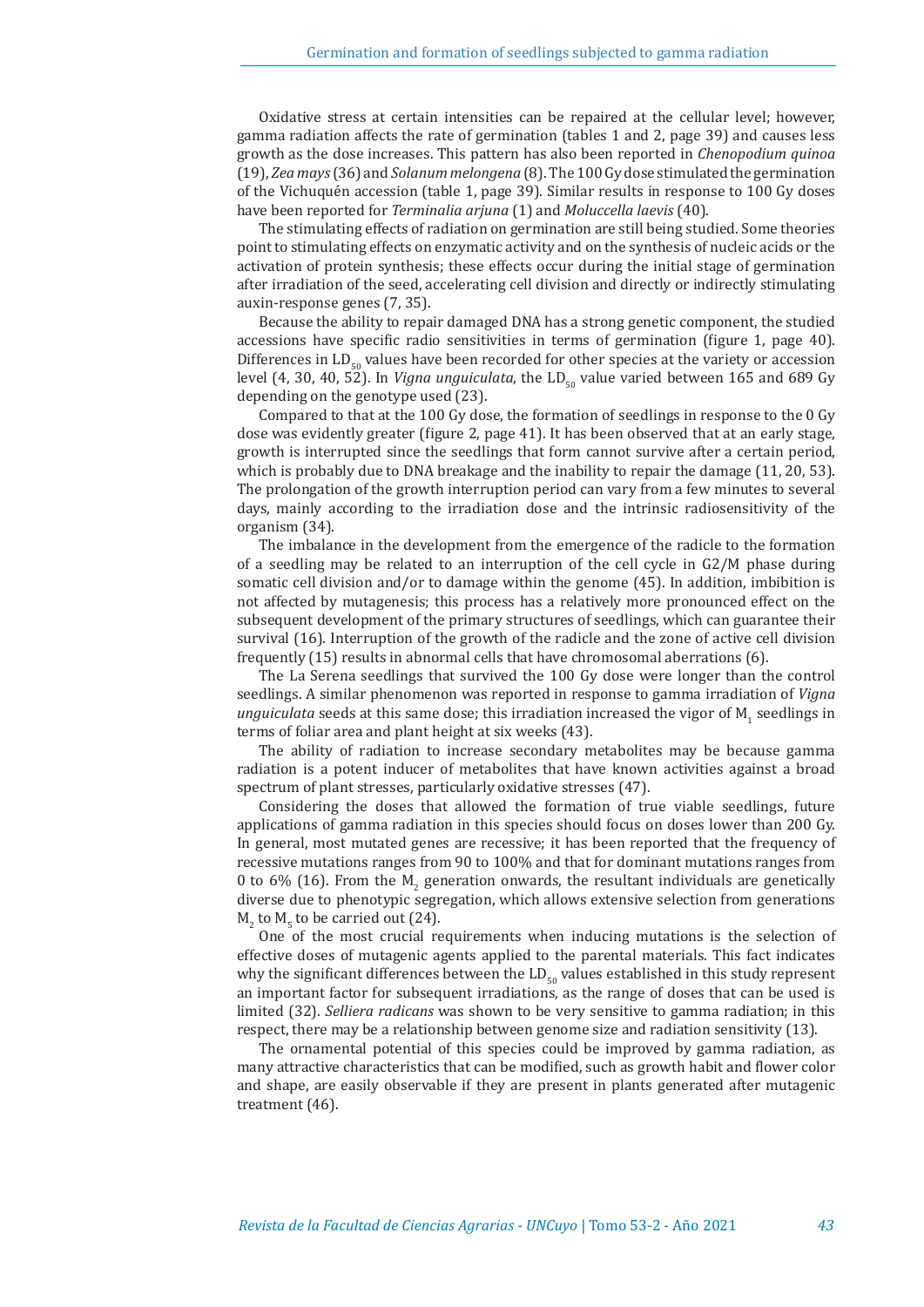## **Conclusions**

For the Vichuquén accession, the  $LD_{50}$  value for M<sub>1</sub> seed germination was 238.3 Gy; for La Serena, it was 441.9 Gy. However, *Selliera radicans* was highly sensitive to gamma radiation, so seedling formation occurred only at a dose of 100 Gy because the seedlings of La Serena did not survive after 200 days. At low doses, there was a stimulatory effect that could be studied in future research to accelerate the germination process. This beneficial effect did not translate into an increase in the foliar or root length of the seedlings formed at the dose of 100 Gy for the Vichuquén accession.

## **References**

- 1. Akshatha, K. R.; Somashekarappa, H. M.; Souframanien, J. 2013. Effect of gamma irradiation on germination, growth, and biochemical parameters of *Terminalia arjuna* Roxb. Radiat. Prot. Environ. 36(1): 38-44.
- 2. Alikamanoglu, S.; Yaycili, O.; Sen, A. 2011. Effect of gamma radiation on growth factors, biochemical parameters, and accumulation of trace elements in soybean plants (*Glycine max* L. Merrill). Biol. Trace Elem. Res. 141(1-3): 283-293.
- 3. Allen, R. B.; McIntosh, P. D.; Wilson, J. B. 1997. The distribution of plants in relation to pH and salinity on inland saline/alkaline soils in Central Otago. New Zealand J. Bot. 35(4): 517-523.
- 4. Ambavane, A. R.; Sawardekar, S. V.; Gokhale, N. B.; Desai, S. A. S.; Sawant, S. S.; Bhave, S. G.; Devmore, J. P. 2014. Studies on mutagenic effectiveness and efficiency of finger millet [*Eleucina coracana* (L.) Gaertn] in M1 generation and effect of gamma rays on its quantitative traits during M2 generation. Int. J. Agric. Sci. 10(2): 603-607.
- 5. Ángeles-Espino, A.; Valencia-Botín, A. J.; Virgen-Calleros, G.; Ramírez-Serrano, C.; Paredes-Gutiérrez, L. 2013.Determinación de la dosis letal(DL50) con Co60 en vitroplántulas de *Agave tequilana* var. Azul. Rev. Fitotec. Mex. 36(4): 381-386.
- 6. Araújo, S. D. S.; Paparella, S.; Dondi, D.; Bentivoglio, A.; Carbonera, D.; Balestrazzi, A. 2016. Physical methods for seed invigoration: advantages and challenges in seed technology. Front. Plant Sci. *7*: 646.
- 7. Ariraman, M.; Bharathi, T.; Dhanavel, D. 2016. Studies on the effects of mutagens on cytotoxicity behaviour in Pigeon pea (*Cajanus cajan* (L.) Millsp) Var. CO-7. J. Appl. Adv. Res. 1(1): 25-28.
- 8. Aruna, J.; Prakash, M.; Kumar, B. S. 2010. Studies on effect of physical and chemical mutagens on seedling characters in Brinjal (*Solanum melongena* L.). Int. J. Curr. Res. 3: 038-041.
- 9. Bado, S.; Forster, B. P.; Nielen, S.; Ghanim, A.; Lagoda, P. J. L.; Till, B. J.; Laimer, M. 2015. Plant mutation breeding: Current progress and future assessment. Plant Breed. Rev. 39: 23-88.
- 10. Beyaz, R.; Sancak, C.; Yildiz, Ç.; Kuşvuran, Ş.; Yildiz, M. 2016a. Physiological responses of the M1 sainfoin (*Onobrychis viciifolia* Scop) plants to gamma radiation. Appl. Rad. Isot. 118: 73-79.
- 11. Beyaz, R.; Kahramanogullari, C. T.; Yildiz, C.; Darcin, E. S.; Yildiz, M. 2016b. The effect of gamma radiation on seed germination and seedling growth of *Lathyrus chrysanthus* Boiss, under in vitro conditions. Journal of Environmental Radioactivity. 162: 129-133.
- 12. Cassaniti, C.; Romano, D.; Hop, M. E. C. M.; Flowers, T. J. 2013. Growing floricultural crops with brackish water. Environ. Exp. Bot. 92: 165-175.
- 13. Einset, J.; Collins, A. R. 2018. Genome size and sensitivity to DNA damage by X-rays-plant comets tell the story. Mutagenesis. 33(1): 49-51.
- 14. Esnault, M. A.; Legue, F.; Chenal, C. 2010. Ionizing radiation: advances in plant response. Environ. Exp. Bot. 68(3): 231-237.
- 15. Flores, P. S.; Bruckner, C. H. 2015. Radiossensibilidade de sementes e segmentos caulinares de maracujazeiro-amarelo submetidos à radiação gamma. Ciência Rural. 45(12): 2131-2136.
- 16. Forster, B. P.; Shu, Q. Y. 2012. Plant mutagenesis in crop improvement: basic terms and applications, in: Shu, Q. Y.; Forster, B. P.; Nakagawa, H. (Eds.), Plant mutation breeding and biotechnology. FAO-IAEA. p. 9-20.
- 17. Friedberg, E. C. 2003. DNA damage and repair. Nature. 421(6921): 436-440.
- 18. Gill, S. S.; Anjum, N. A.; Gill, R.; Jha, M.; Tuteja, N. 2015. DNA damage and repair in plants under ultraviolet and ionizing radiations. The Sci. World J. ID 250158.
- 19. Gomez-Pando, L. R.; Eguiluz-de la Barra, A. 2013. Developing genetic variability of quinoa (*Chenopodium quinoa* Willd.) with gamma radiation for use in breeding programs. Am. J. Plant Sci. 4(02): 349.
- 20. Gowthami, R.; Vanniarajan, C.; Souframanien, J.; Pillai, M. A. 2017. Research article comparison of radiosensitivity of two rice (*Oryza sativa* L.) varieties to gamma rays and electron beam in M1 generation. Electron. J. Plant Breed. 8(3): 732-741.
- 21. Hameed, A.; Shah, T. M.; Atta, B. M.; Haq, M. A.; Sayed, H. I. N. A. 2008. Gamma irradiation effects on seed germination and growth, protein content, peroxidase and protease activity, lipid peroxidation in desi and kabuli chickpea. Pak. J. Bot. 40(3): 1033-1041.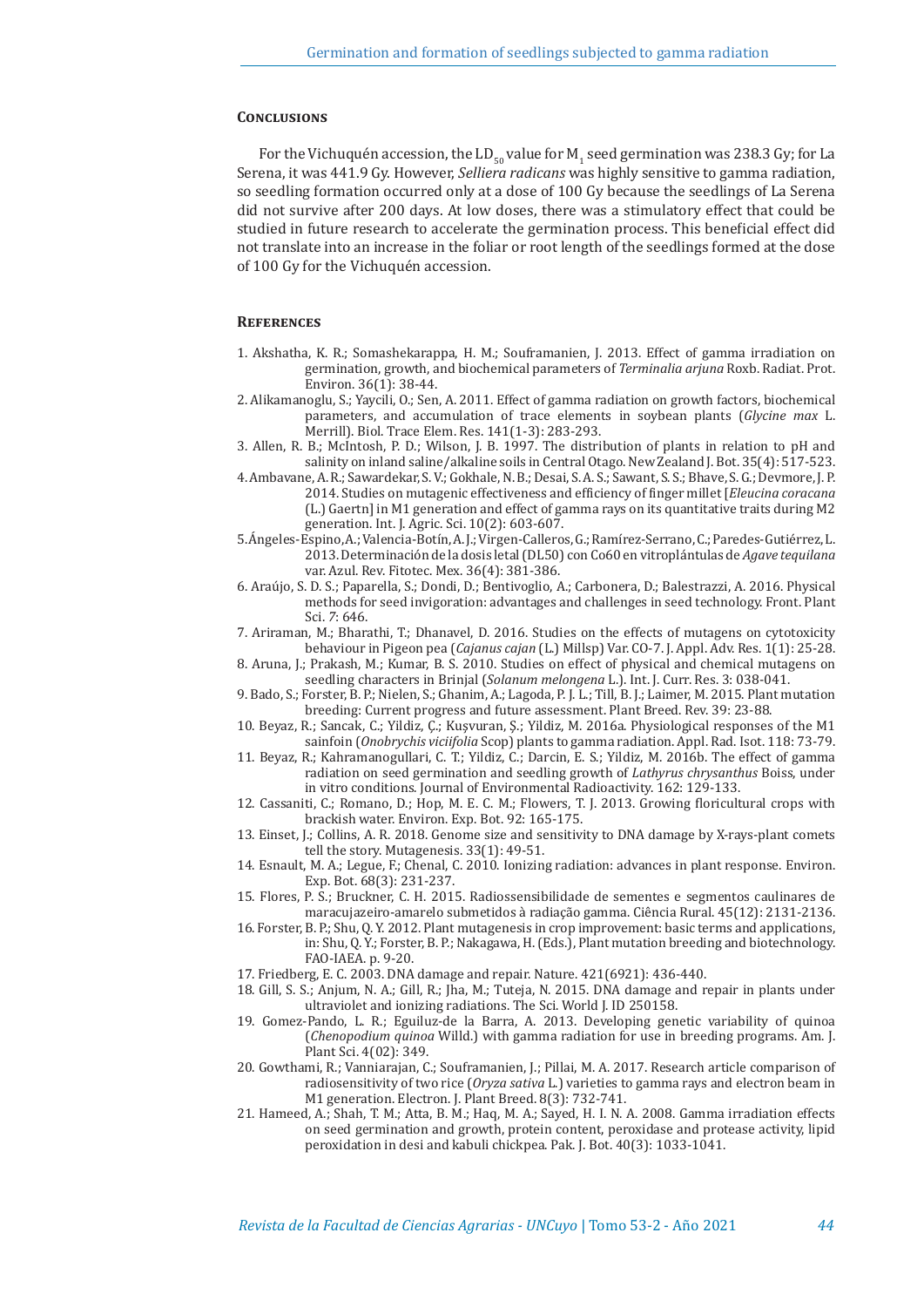- 22. Heenan, P. B. 1997. *Selliera rotundifolia* (Goodeniaceae), a new, round-leaved, species from New Zealand. New Zealand J. Bot. 35(2): 133-138.
- 23. Horn, L.; Shimelis, H. 2013. Radio-sensitivity of selected cowpea (*Vigna unguiculata*) genotypes to varying gamma irradiation doses. Sci. Res. Essays. 8(40): 1991-1997.
- 24. Horn, L. N.; Ghebrehiwot, H. M.; Shimelis, H. A. 2016. Selection of novel cowpea genotypes derived through gamma irradiation. Front. Plant Sci. 7: 262.
- 25. Hu, Z.; Cools, T.; De Veylder, L. 2016. Mechanisms used by plants to cope with DNA damage. Annu. Rev. Plant Biol. 67: 439-462.
- 26. IAEA. 2017. International Atomic Energy Agency. Mutant variety search. Physical mutagen- gamma rays. https://mvd.iaea.org/#!Search?page=1&size=15&sortby=Name&sort=ASC&Criteria[0] [field]=MutagenPhysical&Criteria[0][val]=23 (Accessed 16 October 2017).
- 27. Jain, S. M. 2005. Major mutation-assisted plant breeding programs supported by FAO/IAEA. Plant Cell. Tissue and Organ Cult. 82(1): 113-123.
- 28. Jain, S. M. 2010. Mutagenesis in crop improvement under the climate change. Romanian Biotechnol. Lett. 15(2): 88-106.
- 29. Kangarasu, S.; Ganeshram, S.; Joel, A. J. 2014. Determination of lethal dose for gamma rays and ethyl methane sulphonate induced mutagenesis in cassava (*Manihot esculenta* Crantz.). Int. J. Sci. Res. 3(1): 3-6.
- 30. Kavithamani, D.; Kalamani, A.; Vanniarajan, C.; Uma, D. 2010. Development of new vegetable soybean (*Glycine max* L. Merill) mutants with high protein and less fibre content. Electron. J. Plant Breed. 1(4): 1060-1065.
- 31. Kiong, A. L. P.; Lai, A. G.; Hussein, S.; Harun, A. R. 2008. Physiological responses of *Orthosiphon stamineus* plantlets to gamma irradiation. Am. Eurasian J. Sustain. Agric. 2(2): 135-149.
- 32. Kon, E.; Ahmed, O. H.; Saamin, S.; Majid, N. M. 2007. Gamma radiosensitivity study on long bean (*Vigna sesquipedalis*). Am. J. Appl. Sci. 4(12): 1090-1093.
- 33. Kovacs, E.; Keresztes, A. 2002. Effect of gamma and UV-B/C radiation on plant cells. Micron. 33(2): 199-210.
- 34. Liu, H.; Hu, D.; Dong, C.; Fu, Y.; Liu, G.; Qin, Y.; Liu, H. 2017. Low-dose ionizing radiation limitations to seed germination: Results from a model linking physiological characteristics and developmental-dynamics simulation strategy. J. Theor. Biol. 427: 10-16.
- 35. Marcu, D.; Damian, G.; Cosma, C.; Cristea, V. 2013a. Gamma radiation effects on seed germination, growth and pigment content, and ESR study of induced free radicals in maize (*Zea mays*). J. Biol. Phys. 39(4): 625-634.
- 36. Marcu, D.; Cristea, V.; Daraban, L. 2013b. Dose-dependent effects of gamma radiation on lettuce (*Lactuca sativa* var*. capitata*) seedlings. Int. J. Radiat. Biol. 89(3): 219-223.
- 37. Matthews, S.; Noli, E.; Demir, I.; Khajeh-Hosseini, M.; Wagner, M. H. 2012. Evaluation of seed quality: from physiology to international standardization. Seed Science Research. 22(S1): S69-S73.
- 38. Meza, N.; Schiappacasse, F.; Peñailillo, P.; Vidal, A. K. 2015. Morphological characterization of the groundcover *Selliera radicans* collected in Chile in different latitudes. Acta Hortic. 1097: 257-262.
- 39. Minisi, F. A.; El-Mahrouk, M. E.; Rida, M. E. D. F.; Nasr, M. N. 2013. Effects of gamma radiation on germination, growth characteristics and morphological variations of *Moluccella laevis* L. Am. Eurasian J. Agric. Environ. Sci. 13(5): 696-704.
- 40. Moghaddam, S. S.; Jaafar, H.; Ibrahim, R.; Rahmat, A.; Aziz, M. A.; Philip, E. 2011. Effects of acute gamma irradiation on physiological traits and flavonoid accumulation of *Centella asiatica*. Mol. 16(6): 4994-5007.
- 41. Neter, J.; Kutner, M. H.; Nachtsheim, C. J.; Li, W. 2013. Applied linear statistical models, fifth ed. Mc Graw-Hill. Noida.
- 42. Oladosu, Y.; Rafii, M. Y.; Abdullah, N.; Hussin, G.; Ramli, A.; Rahim, H. A.; Usman, M. 2016. Principle and application of plant mutagenesis in crop improvement: a review. Biotechnol. & Biotechnol. Equip. 30(1): 1-16.
- 43. Olasupo, F. O.; Ilori, C. O.; Forster, B. P.; Bado, S. 2016. Mutagenic effects of gamma radiation on eight accessions of cowpea (*Vigna unguiculata* [L.] Walp.). Am. J. Plant Sci. 7(02): 339.
- 44. Pilkington, K. M.; Symonds, V. V. 2016. Isolation and characterization of polymorphic microsatellite loci in *Selliera radicans* (Goodeniaceae). Appl. Plant Sci. 4(6): 1600012.
- 45. Preuss, S. B.; Britt, A. B. 2003. A DNA-damage-induced cell cycle checkpoint in Arabidopsis. Genet. 164(1): 323-334.
- 46. Raina, A.; Laskar, R. A.; Khursheed, S.; Amin, R.; Tantray, Y. R.; Parveen, K.; Khan, S. 2016. Role of mutation breeding in crop improvement-past, present and future. Asian Res. J. Agr. 2: 1-13.
- 47. Ramabulana, T.; Mavunda, R. D.; Steenkamp, P. A.; Piater, L. A.; Dubery, I. A.; Madala, N. E. 2015. Secondary metabolite perturbations in *Phaseolus vulgaris* leaves due to gamma radiation. Plant Physiol. Biochem. 97: 287-295.
- 48. Ritz, C.; Pipper, C. B.; Streibig, J. C. 2013. Analysis of germination data from agricultural experiments. Eur. J. Agr. 45: 1-6. (http://www.R-project.org)
- 49. Ritz, C.; Baty, F.; Streibig, J. C.; Gerhard, D. 2015. Dose-response analysis using R. PloS One. 10(12): e0146021.
- 50. Schiappacasse, F.; Peñailillo, P.; Fuenzalida, H. 2013. Propagación por semilla del césped chileno *Selliera radicans*. Simiente. 83: 146-147.